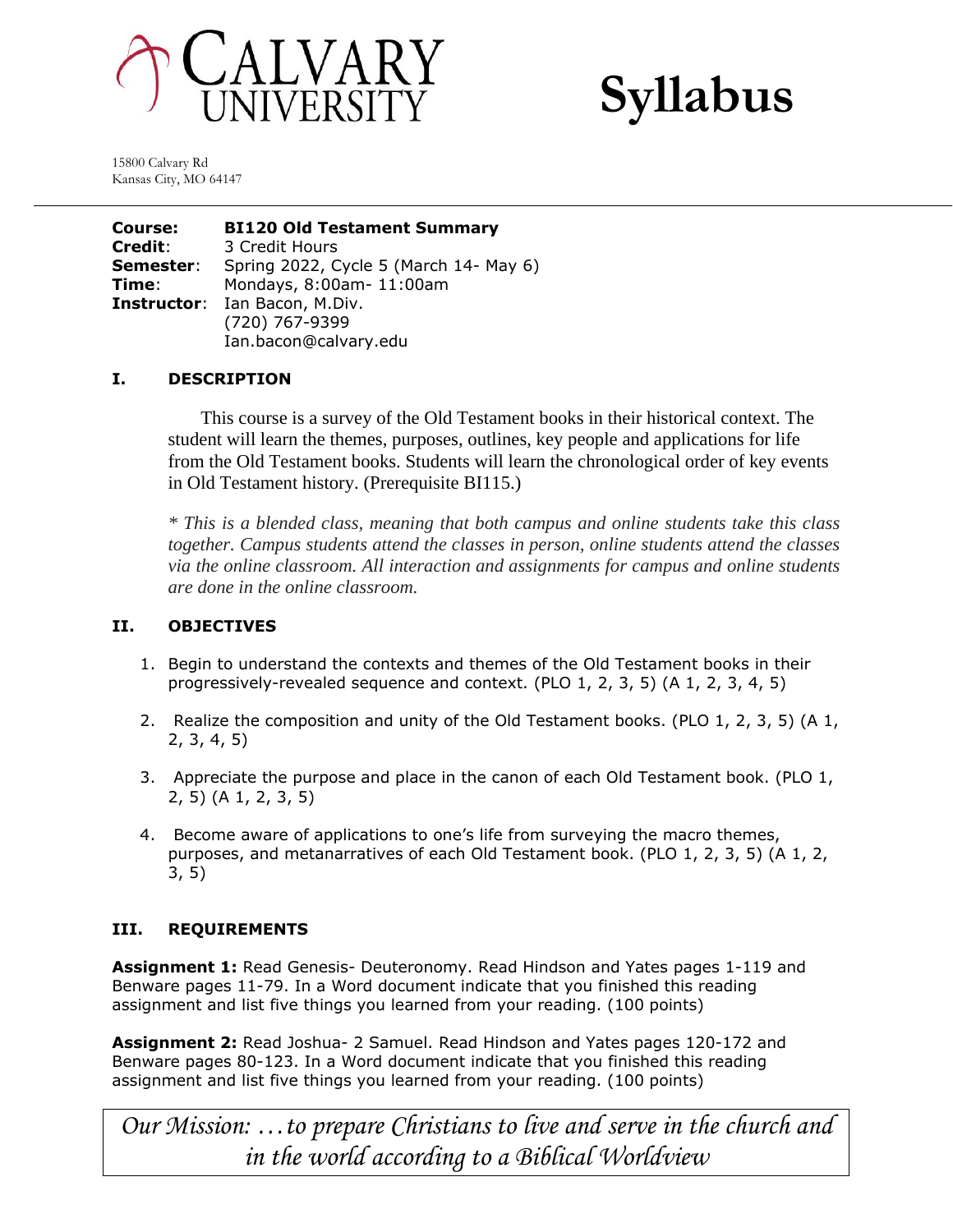**Assignment 3:** Read 1 Kings- 2 Chronicles. Read Hindson and Yates pages 173-200 and Benware pages 124-144. In a Word document indicate that you finished this reading assignment and list five things you learned from your reading. Paper on Overview of Genesis. The student is to complete a 10-page (double-spaced) summary paper on the book of Genesis. A minimum of 4 scholarly sources are required for this paper. Please include a cover pager, table of contents page, and bibliography (included in page count). Submit the paper in a Word document and upload into Canvas. (100 points)

**Assignment 4:** Read Ezra-Esther. Read Hindson and Yates pages 201-231 and Benware pages 145-159. In a Word document indicate that you finished this reading assignment and list five things you learned from your reading. Complete the midterm exam (100 points)

**Assignment 5:** Read Job-Song of Solomon. Read Hindson and Yates pages 232-286 and Benware pages 162-183. In a Word document indicate that you finished this reading assignment and list five things you learned from your reading. (100 points)

**Assignment 6:** Read Isaiah- Hosea. Read Hindson and Yates pages 287-377 and Benware pages 184-219; 242-259. In a Word document indicate that you finished this reading assignment and list five things you learned from your reading. (100 points)

**Assignment 7:** Read Joel- Nahum. Read Hindson and Yates pages 378-416 and Benware pages 194-207; 220-227. In a Word document indicate that you finished this reading assignment and list five things you learned from your reading. (100 points)

**Assignment 8:** Read Habakkuk-Malachi. Read Hindson and Yates pages 417-451 and Benware pages 228-230; 237-240; 256-265. In a Word document indicate that you finished this reading assignment and list five things you learned from your reading. (100 points)

**Assignment 9:** Complete the final exam (100 points)

**Assignment 10:** Paper on Overview of a Historical Book or a Major Prophet Book. The student is to complete a 10-page (double-spaced) summary paper on a historical book or a Major Prophet. A minimum of 4 scholarly sources are required for this paper. Please include a cover pager, table of contents page, and bibliography (included in page count). Submit the paper in a Word document and upload into Canvas (100 points)

# **IV. METHODS**

- **A. In-class methods:** listening to lectures, participating in class discussions, writing.
- **B. Out-of-class methods:** reading, writing, research, and studying for tests.
- **C. Grading (final grade based on total points). See grading scale in university catalog.**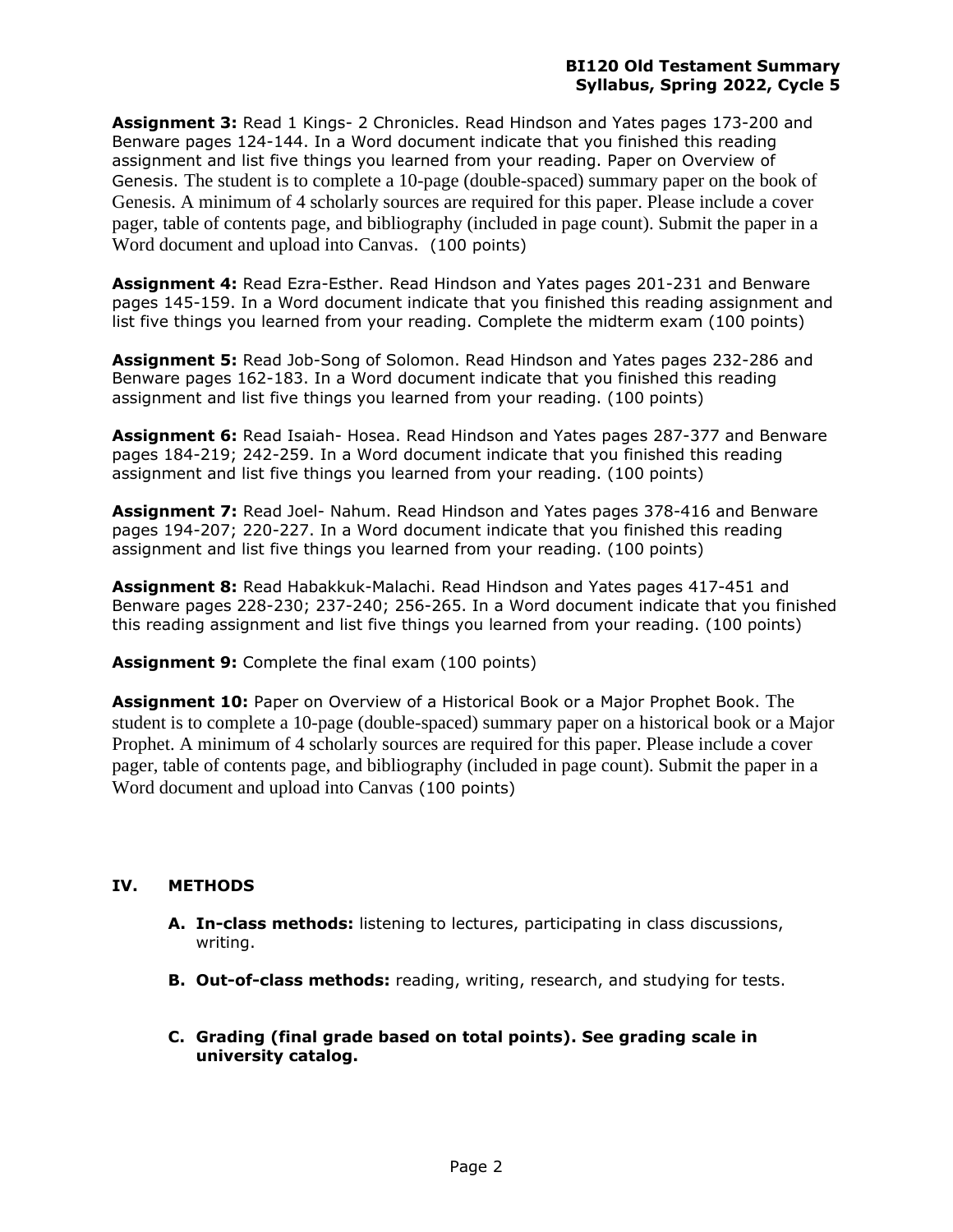|                                    | <b>Points</b> |
|------------------------------------|---------------|
|                                    |               |
|                                    |               |
|                                    |               |
|                                    |               |
| 5. Reading of the Old Testament200 |               |
| 6. Reading of the Textbooks200     |               |

**Total 1000**

## **V. Materials**

### **A. The Bible**

See "Bible is required textbook statement below. My preferred translation is the NASB

## **B. Textbooks**

A) Benware, Paul. *Survey of the Old Testament*. Chicago: Moody Publishers, 2003. ISBN: 0802424821 Retail: \$19.99.

B) Hindson, Ed and Yates, Gary, editors. *The Essence of the Old Testament: A Survey*. Nashville: B&H Academic. ISBN: 9781433677076 Retail: \$44.99.

## **VI. Policies**

- A. **The Bible** is a required textbook in every course at Calvary University. To facilitate academic level study, students are required to use for assignments and research an English translation or version of the Bible based on formal equivalence (*meaning that the translation is generally word-for-word from the original languages*), including any of the following: New American Standard (NASB, English Standard Version (ESV), New King James (NKJV), or King James (KJV). Other translations and versions based on dynamic equivalence (*paraphrases, and thought-for-thought translations like NLT and NIV*) may be used as supplemental sources. Please ask the professor if you have questions about a particular translation or version.
- B. **All class papers** must follow the Turabian style according to *A Manual for Writers of Research Papers, Theses, and Dissertations*, 8th edition and the Calvary Style Guide, 2019 update.
- C. **Late Assignments**: Assignments will be lowered **10%** if not turned on in on the due date.
- *D.* **Plagiarism**: *Plagiarism is defined as copying any part of a book or paper without identifying the author. This also includes taking another person's ideas and presenting them as your own.* Any assignment that includes plagiarism will receive a zero (0) grade.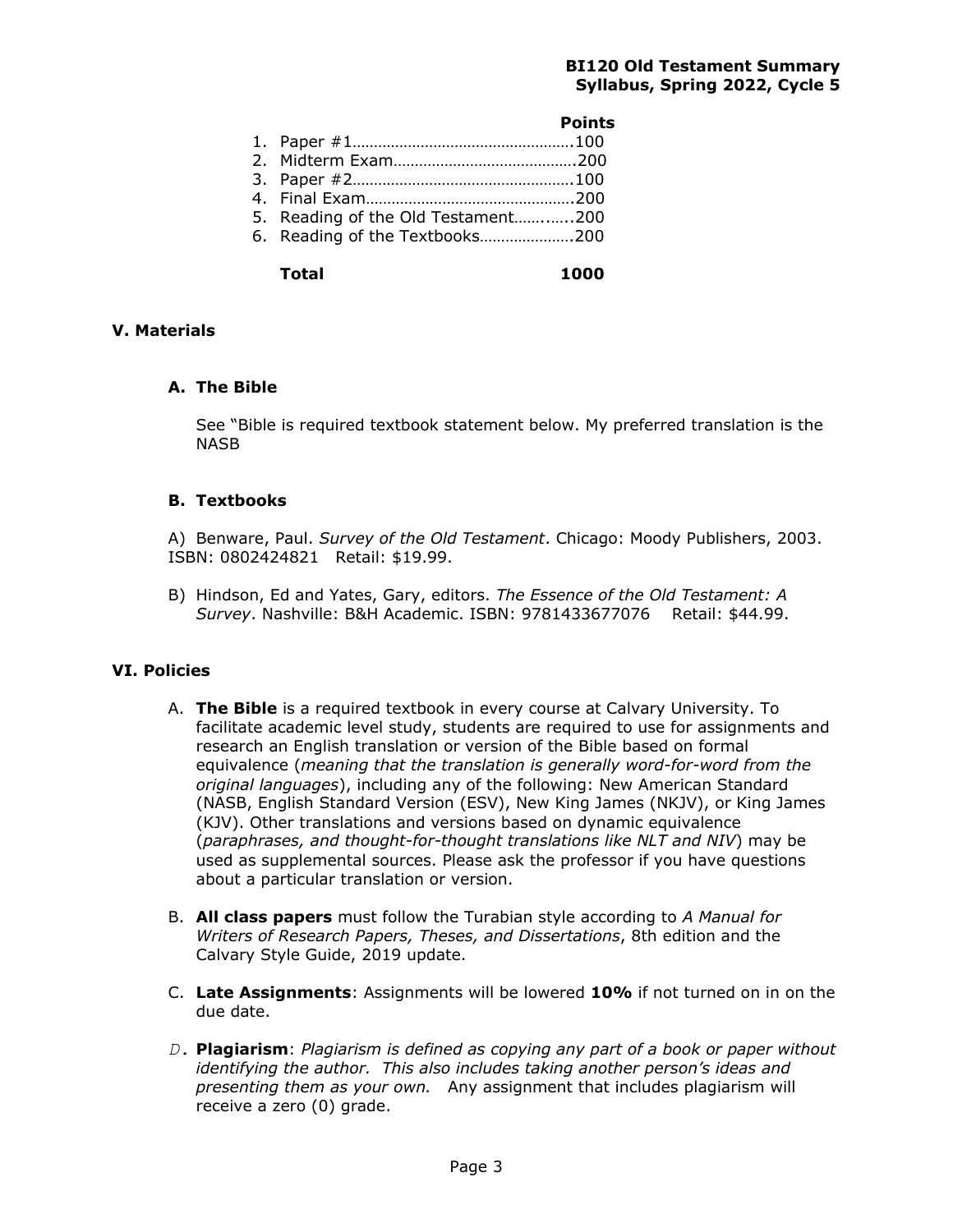- *E.* **Disabilities**: *Students with disabilities have the responsibility of informing the Accommodations Support Coordinator (aso@calvary.edu) of any disabling condition that may require support.*
- F. **The Clark Academic Center** (learning@calvary.edu) is dedicated to providing free academic assistance for all Calvary University students. Student tutors aid with all facets of the writing process, tutor in various subject areas, prepare students for exams and facilitate tests. Please take advantage of this service.

# G. **Class Attendance:**

**Residential Students**: I will record attendance by checking academic activity during the previous 7 days each Wednesday. If you miss more than one week, your grade will be lowered by one letter grade. If you miss more than two weeks of class, your grade will be lowered by one additional letter grade (a total of two letter grades).

**Distance students:** Attendance for "distance" students will consist of validated academic activity at a weekly minimum. Attendance validation for "distance" students includes such activities as participation in class assignments and discussion typically derived from the recorded lectures.

# **VI. TENTATIVE CLASS SCHEDULE**

- **Week 1 Introduction Intro to OT Genesis**
- **Week 2 Exodus Leviticus-Numbers Deuteronomy-Joshua**
- **Week 3 Judges-Ruth 1-2 Samuel 1-2 Kings**
- **Week 4 1-2 Chronicles Ezra-Nehemiah Esther**
- **Week 5 Job Psalms-Proverbs Ecclesiastes-Song of Solomon**
- **Week 6 Isaiah Jeremiah-Lamentations Ezekiel**